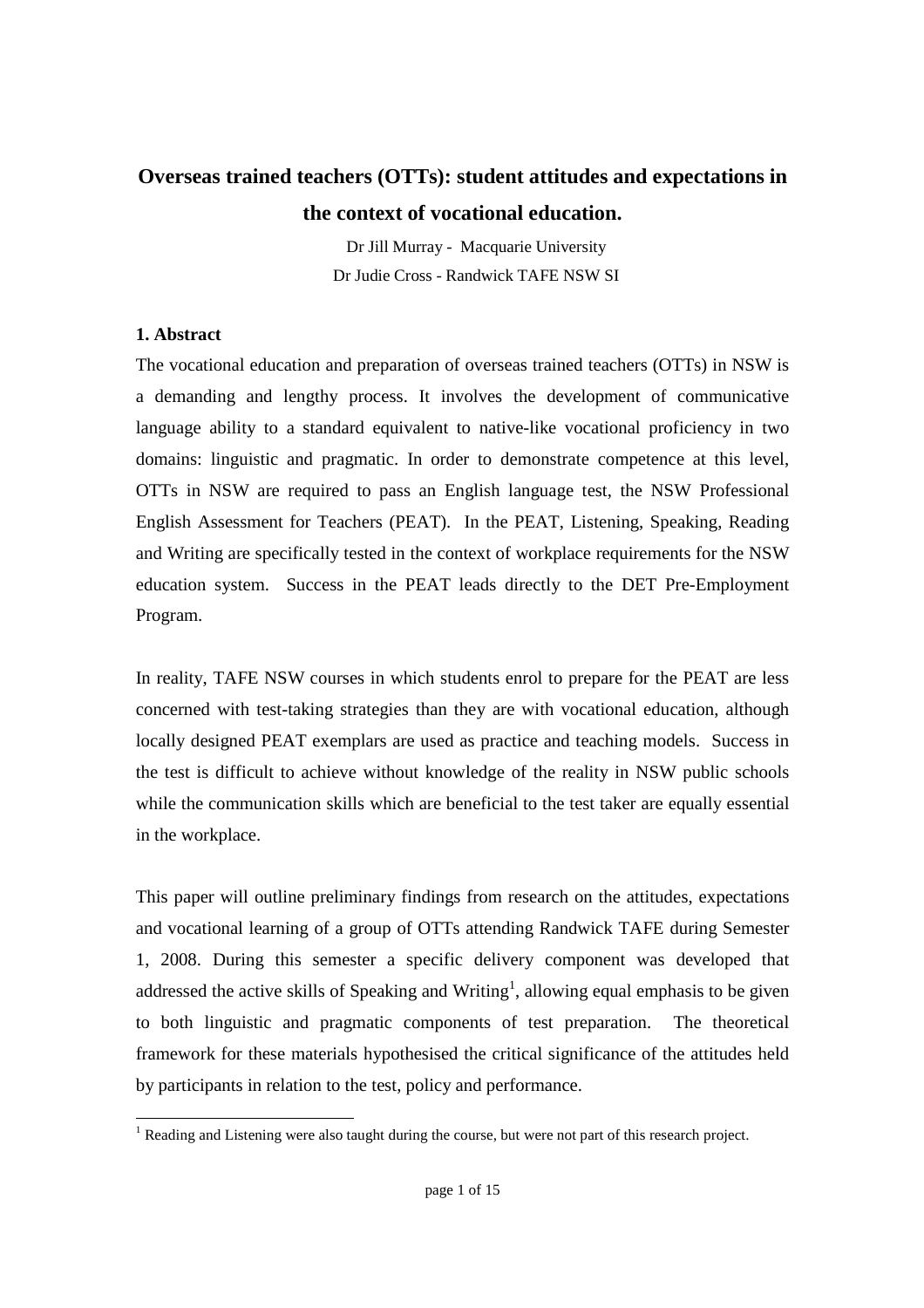Our approach to this research included qualitative and quantitative data derived from pre and post-course questionnaires, use of a Survey Monkey application to collate students' evaluations and PEAT test results received before the end of 2008. One student's performance will be considered as a case study.

#### **2. Introduction: background and issues in PEAT preparation**

#### *2.1 The PEAT*

Over the past two decades, the English proficiency of overseas-qualified teachers in NSW has been assessed in several different ways. Prior to 1991, English assessment was carried out through an interview conducted by designated officers of the Department of Education, using the Australian Second Language Proficiency rating scales (ASLPR) (Ingram and Wylie 1984) with Level 4 (Vocational proficiency) being required for entry to the workplace preparation program. Issues with the limited availability of suitably qualified assessors and also with the suitability of the rating scales for the specific language requirements of the educational workplace (McDowell 1995) led to the commissioning in 1991 of the Adult Migrant Education Service (AMES) to research and develop a specific language test for OTTs. This was known as the English Language Skills Assessment or ELSA. The design of ELSA was based on the framework of communicative language ability designed by Bachmann (1990:81) in which language competence was divided into two categories: organisational and pragmatic. In 1996 ELSA was superseded by the Professional English Assessment for Teachers (PEAT), which was designed by the University of New South Wales Institute of Languages according to Department of Education and Training (DET) specifications. This test expressed the candidates' results in the form of 4 band levels, with the A band corresponding broadly to an ISLPR<sup>2</sup> 4 in the context of communication in the educational workplace. The PEAT has been revised twice since its inception, but continues to be strongly focussed on authentic workplace tasks and text types, and to emphasise pragmatic aspects of communicative competence. The test was last redesigned in 2007, with slight adjustments to the band structure. The division of the A-band into A

<sup>&</sup>lt;sup>2</sup> International Second Language Proficiency Rating Scale, successor to ASLPR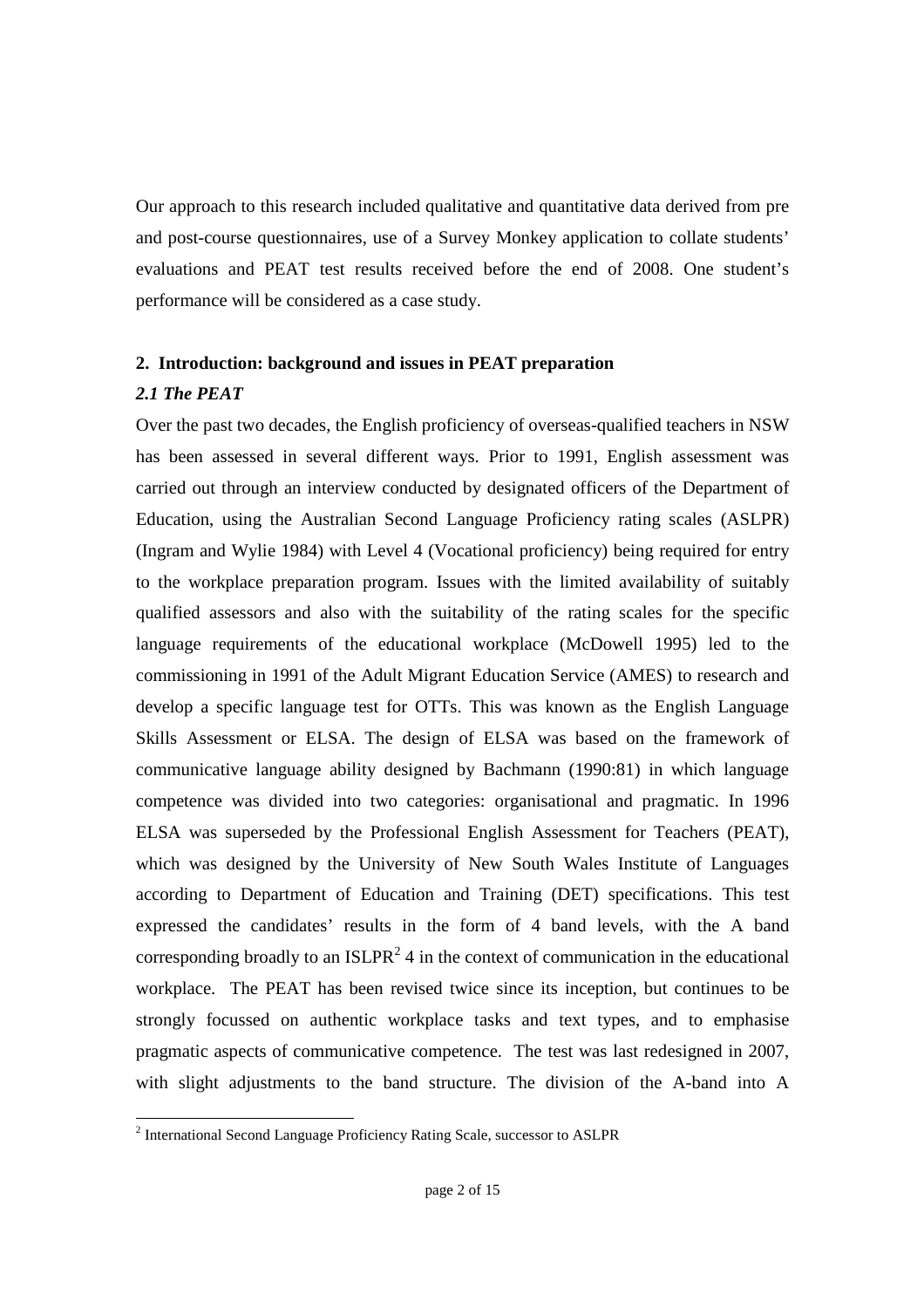(vocationally proficient) and A+ ( nativelike) emphasised that while candidates needed a high level of communicative competence to achieve success, they were not expected to be indistinguishable from native speaker teachers.

#### **Figure 1:**

**The speaking and writing tasks used for assessment are as shown in the following table:**

| <b>SPEAKING</b> |                                      | <b>WRITING</b> |                              |
|-----------------|--------------------------------------|----------------|------------------------------|
|                 | Interview                            |                | Incident report              |
|                 | <b>Discussion</b>                    |                | Handout or letter to parents |
| 3               | Roleplay(with a parent or colleague) | 3              | Editing of students' work    |
|                 | Presentation (to a class)            | 4              | Comment on students' work    |

Details of the tasks, the band descriptors and assessment criteria are published in the test exemplar made available to all candidates in print and online (UNSWIL 2007).

Reference is made throughout to 'appropriate' as well as accurate language. As such, any course seeking to prepare candidates for the test needs to have a strong focus in this area.

# *2.2 PEAT preparation at TAFE*

Since the Professional English Assessment for Teachers (PEAT) test was introduced, Randwick TAFE NSW has been conducting PEAT preparation courses to assist prospective applicants.

In 2006 the first full-time PEAT preparation course was offered by Languages at Randwick TAFE, a course that included a work experience component (of one week), access to online practice materials as well as training and certification in Initial Child Protection. The work experience component was so popular with PEAT candidates that it was supported and endorsed by DET: through work experience candidates were able to rekindle their enthusiasm for teaching as well as regain some of their lost confidence in their ability to teach and to enjoy doing so. Moreover, the socio-cultural value of a work placement enabled candidates to appreciate the value of PEAT test items in a way that face-to-face preparation could not do. Feedback (via regular paper and online course evaluations) has shown this component to be highly valued by the candidates.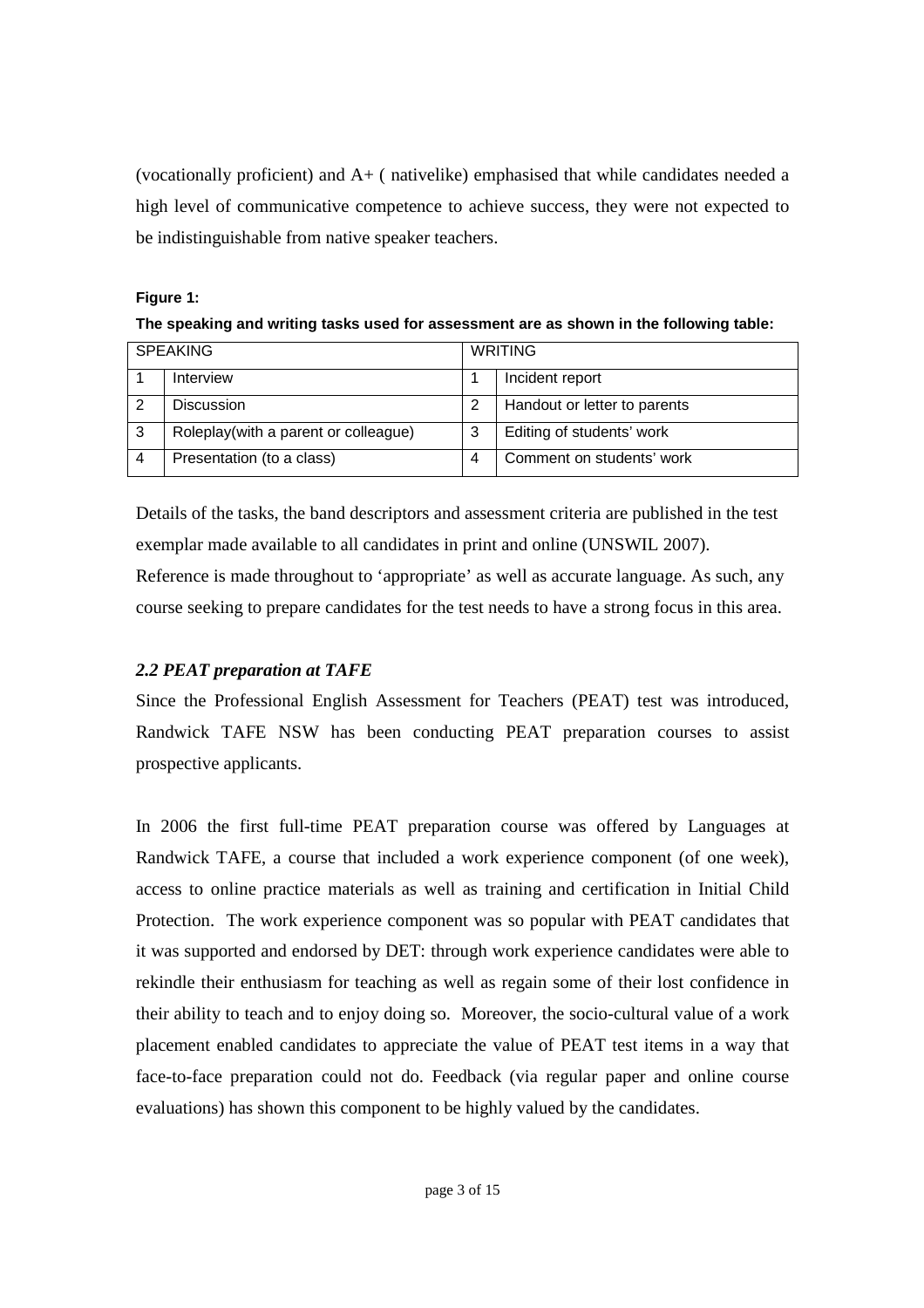Overall, Randwick TAFE courses have received consistent positive evaluations from overseas trained teachers, but if their success is also to be judged in terms of increased test success, significant obstacles remain. Overall, the aggregate pass rate of PEAT (that is the percentage of candidates who achieve an A band in each of the 4 skills) is around 15% per administration. The demanding nature of the test takes its toll on candidates, who frequently sit a number of times before achieving success.

#### **3. The Project: "the secret rules of language" and attitude change**

The project had two components, the results of which we will discuss in this paper:

- [a] a quantitative analysis of 75 teachers at the beginning of the course;
- [b] a qualitative study of how the beliefs of a small group of these teachers changed during the 18 week preparation course, including a detailed report on one student.

#### *3.1 Survey of attitudes, expectations and beliefs*

Firstly, a pre-course questionnaire was given to candidates embarking on a range of TAFE PEAT preparation courses at Randwick, Liverpool and Blacktown. This was designed to obtain information about the candidates' pre-existing attitudes, expectations and beliefs. A total of 75 surveys were returned, a response rate of around 80%. The resulting data provided a useful backdrop to the smaller group of five students who completed all stages of an amended teaching program, and whose changes in attitudes were examined after the end of the course. The case study discussed later in this paper applies to one student in this smaller group. It was hypothesised that attending the Randwick TAFE course with its explicit pragmatic dimension would lead to improvement in expectations of their success in the test.

*The cohort:* A questionnaire was designed and piloted on an initial group of 30 students. The amended questionnaire was then applied to 75 test candidates who had just commenced a course of study at Liverpool, Blacktown and Randwick TAFE.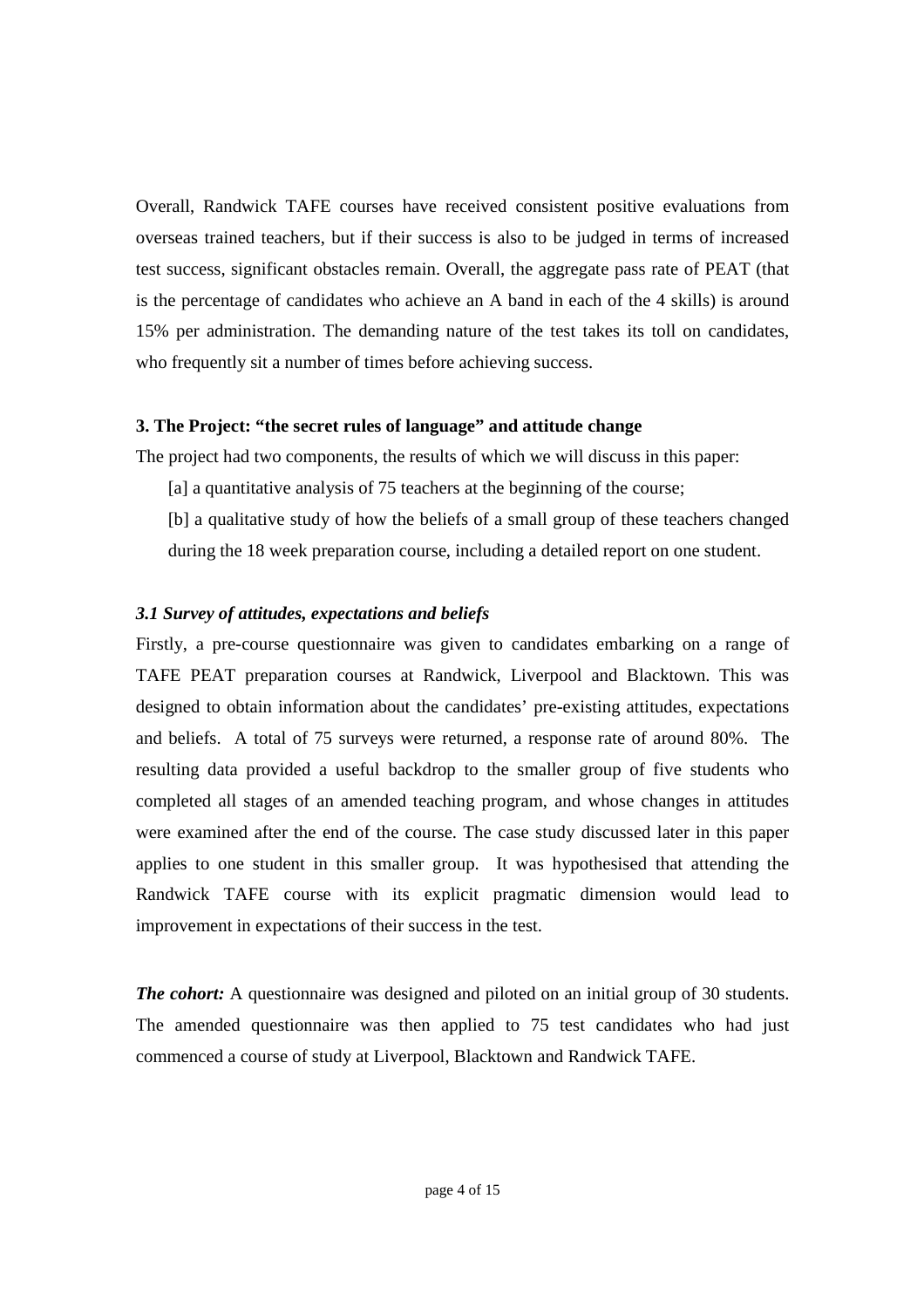**Demographic information:** The group consisted of 8 males and 64 females<sup>3</sup>, from a total of 23 counties. The most strongly represented were India, (44%) China (9.3%) Iraq (5.3%) and Bangladesh (4.0%). The period of time they had lived in Australia varied from 2 months to 17 years, with a mean of 4 years (SD 4) and mode of 2.

*Experience:* Relatively few of the group had direct experience teaching in Australian schools, with 9.3% having taught in DET schools, and 10% in the private sector. A larger proportion had indirect experience through having their children attend school (38% in DET and 14% in private schools).

*Experience of test:* The current form of the PEAT involves 4 separate skills areas, reading writing speaking and listening, in all of which an A-band must be achieved within a two year period. It is common for candidates to sit repeatedly for individual components until they are successful, their time period expires or they give up.

Within the group we surveyed, the majority (66.7%) had not attempted the reading test at all, while 13.3% had attempted it once only. Two of the group (2.7%) had attempted the reading paper more than 4 times. Eleven candidates (14.7%) had already passed the reading. The experience of the group on the listening paper was comparable – with 66.7% never having attempted it, 14.7% having attempted once, 2.7% more than 4 times. The number who had already obtained a pass was slightly lower than for reading, at 12.0%. While 65% of the group reported they had never attempted the speaking test, 18.7% had attempted it once, and 1.3% reported 4 times or more. 65% had never attempted the writing test, while 13.3% had attempted it once.

The candidates were also asked how difficult they found each of the tasks. This was measured by their reaction to the statement "The interview/ discussion, role play/presentation, report, handout or comment is easy". Some tasks were found to be perceived as more difficult than others, for example in the speaking test, the interview

<sup>&</sup>lt;sup>3</sup> 3 students did not volunteer information about their gender.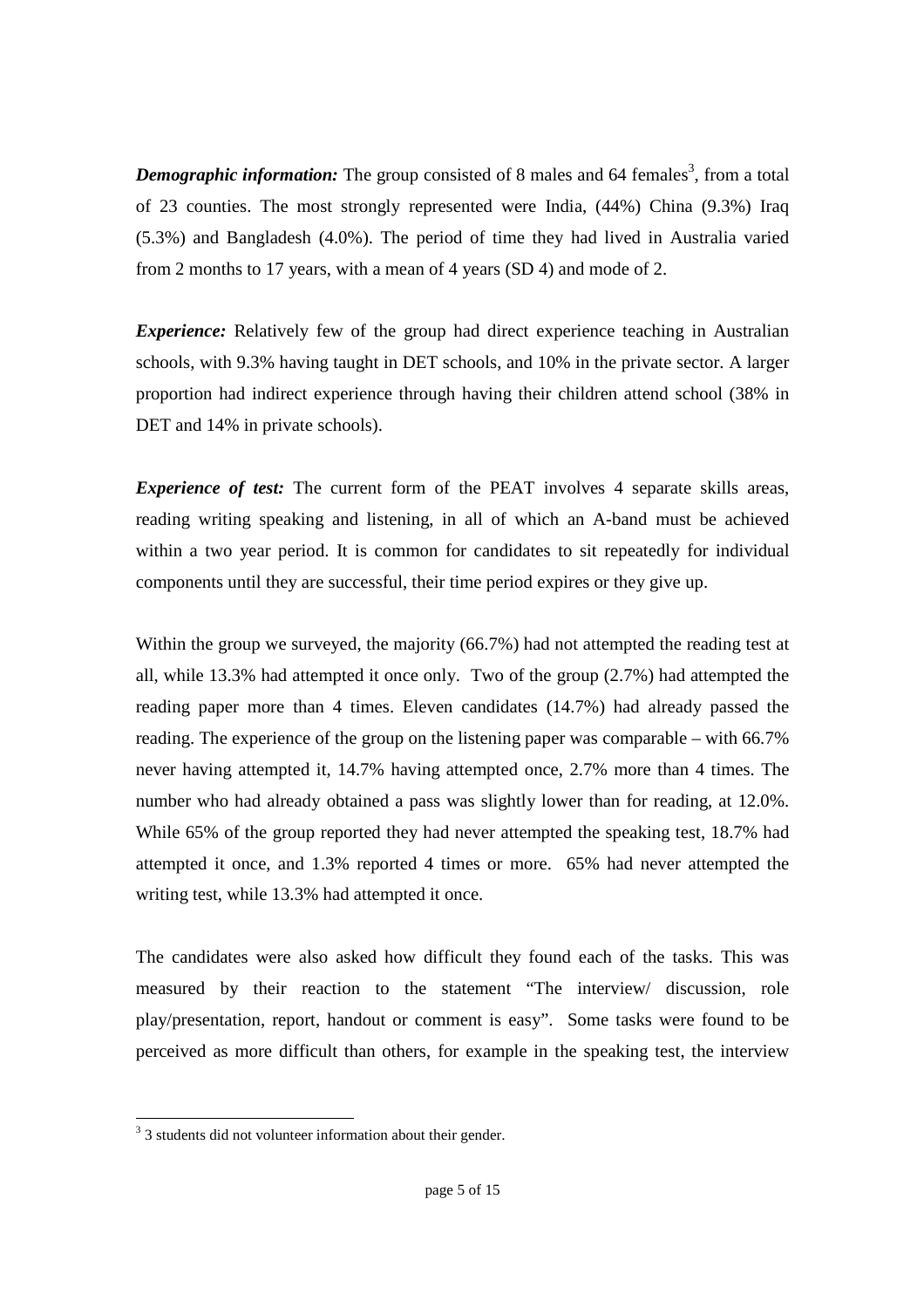and discussion were thought to be easy by more than 40% of the cohort, whereas less than 17% thought the role play was easy.

*Expectations:* According to our questionnaire, expectations of the candidates at the beginning of the course were overall positive. The statement, "I expect to pass PEAT at some time in the future" was agreed or strongly agreed to by 85% of the cohort, with only 4 candidates (2 males, 2 females) registering disagreement. 68% of the candidates agreed or strongly agreed with the statement "I think I will pass the PEAT soon*".*

Despite the reported positive expectations, affective reactions to PEAT were largely negative, with 45.2% admitting they felt angry at having to do the PEAT, 66.7% feeling anxious, 61.6% agreeing with the statement "The PEAT makes me depressed*"*, 35.1% feeling embarrassed because they hadn't yet passed the PEAT and 59.7% agreeing that they sometimes felt like giving up.

The questionnaire also explored a range of potentially self defeating beliefs and attitudes, which it was thought, although not empirically demonstrated, may have influenced performance. It is beyond the scope of this paper to discuss these results in detail, and they will be reported elsewhere, but areas investigated included:

- Beliefs about the necessity for the test to exist;
- Beliefs about the effectiveness and fairness of the test:
- Beliefs about the attitudes of the community to migrants in general;
- Beliefs about the attitudes of the community to OTTS;
- Success in integration with broader community;
- Opinion about own level of English proficiency;
- Attitude to migration to Australia;
- Prior knowledge of PEAT;
- Attitude to Australian born teachers;
- Attitudes to standard of English required.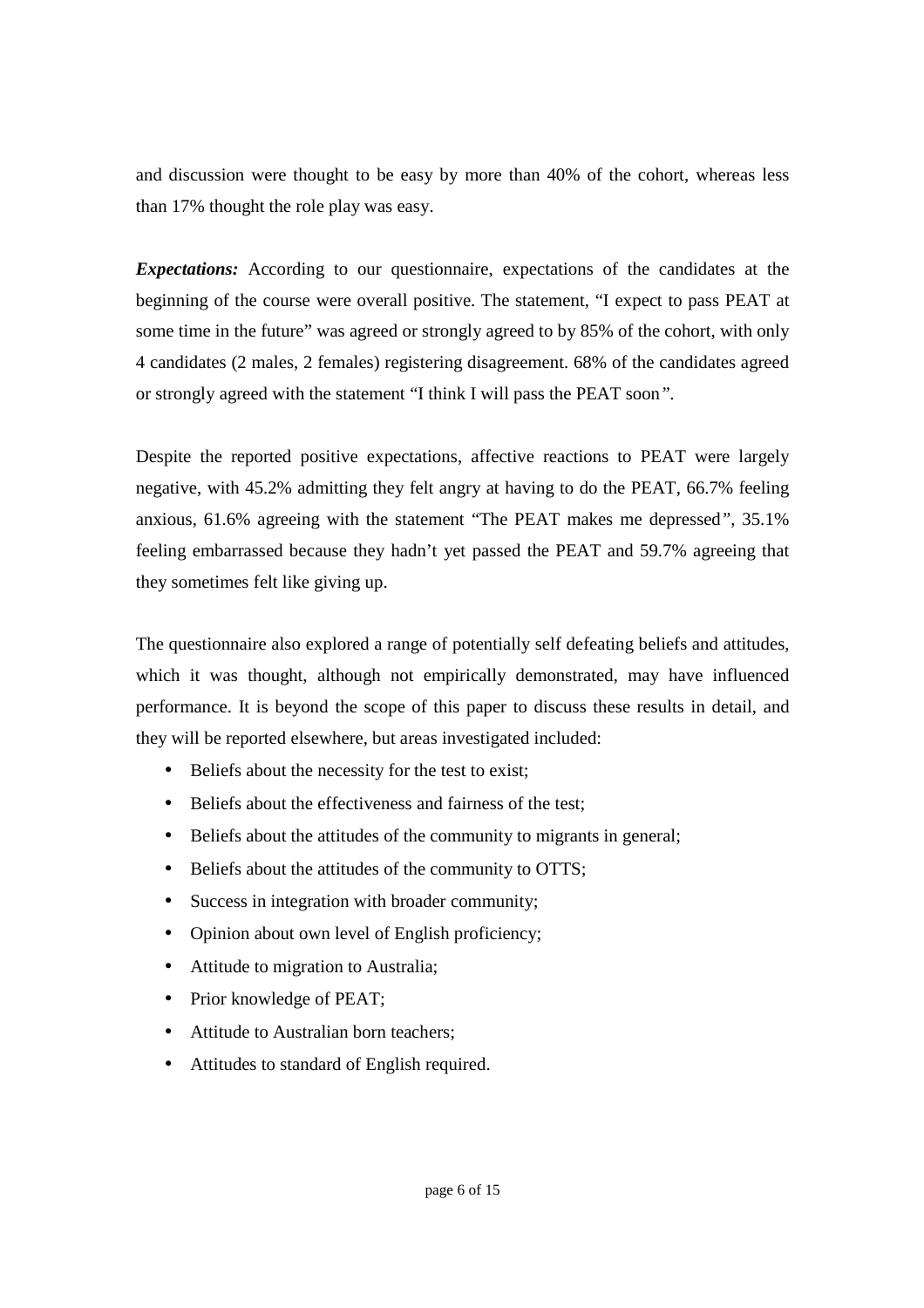#### *3.2 The teaching program*

While it may not be possible for a course to influence all the beliefs and attitudes that can impact on performance, it was hypothesised that specific measures could be taken to address the feelings of exclusion and discrimination experienced by advanced level students. In the experience of both authors, who have spent many years working with test candidates, a significant number of them consider their English is adequate and ascribe their lack of success in PEAT to flaws in the test design or secondary discriminatory agendas. They are not aware of the pragmatics-based issues that limit the effectiveness of their communication, described by Bardovi-Harlig and Mahan-Taylor (2003) and Yates (2004) as "the secret rules" of language. One aim of this project was to ascertain whether the affective aspects of candidates' test preparation could be positively influenced by awareness-raising about these issues through the explicit teaching of pragmatics.

In schools, the people with whom a teacher needs to be able to communicate effectively (orally and in writing) include three main groups: colleagues and ancillary staff, as well as managers (DET, principals and head teachers); parents and the school community; and, of course, students. Both the PEAT test and our course attempt to address this range of communication needs as regards appropriacy and accuracy.

Eight two-hour sessions in the 18 week program were allocated for explicit pragmatics awareness raising activities. These were held weekly and separated into two four-week blocks in February-March and May-June. The original plan was for these sessions to be focussed on the speaking component of the test, however, because around half the enrolled students had already passed that component, the course content was adjusted to maximise its relevance to the written paper and to speaking contexts encountered within the workplace.

The aims and objectives of the strand were as follows:

"When you complete this unit, you should be able to communicate more effectively across cultures in a workplace, education or community context.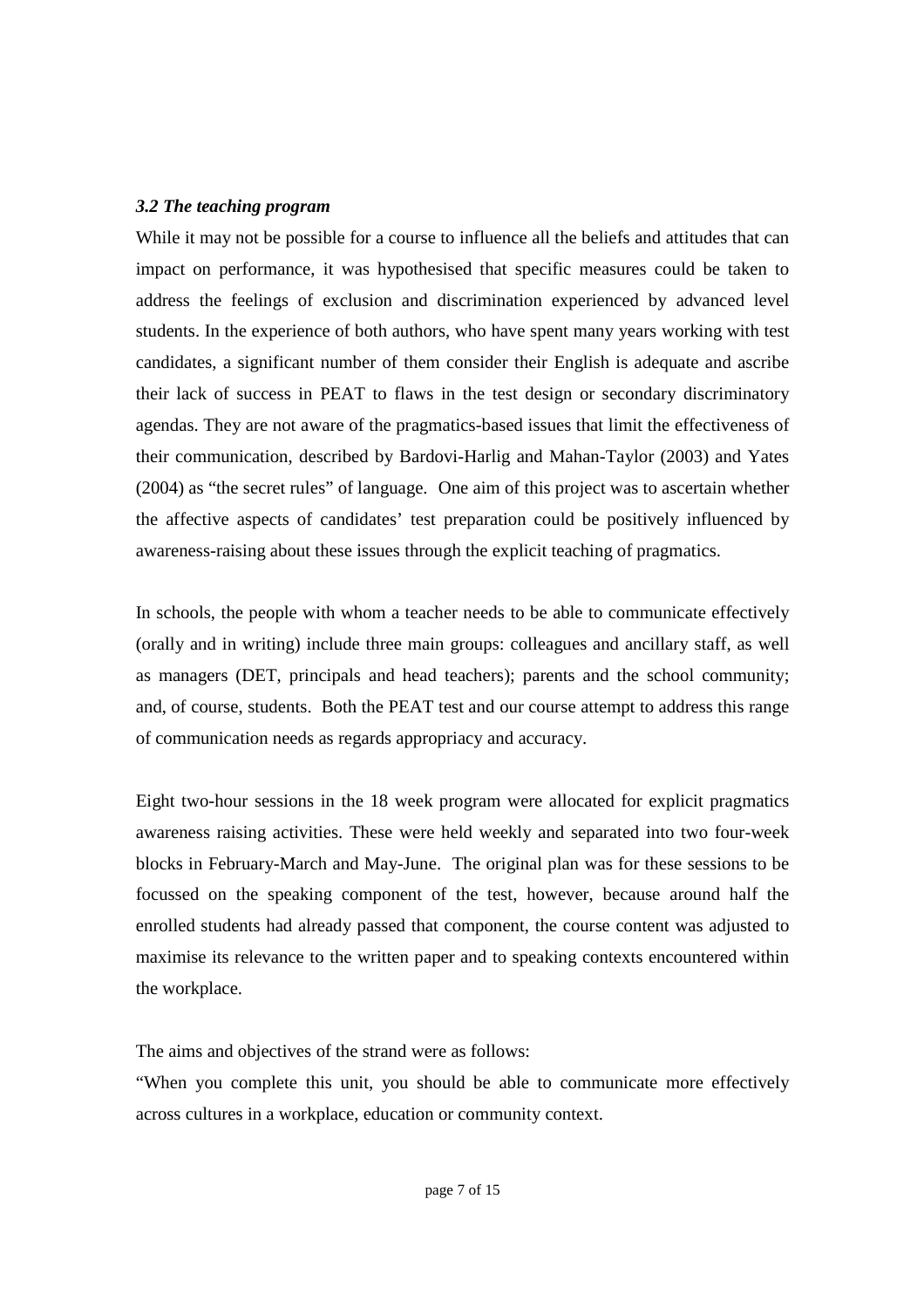- Articulate some features that characterise your own and other cultures;
- Gain an increased understanding of the key theories underlying the use of language in communication in context (linguistic pragmatics);
- Continue to improve your awareness of your own strengths and weaknesses in communicating in English;
- Become more able to notice and articulate cultural aspects of Australian society; and the language features that characterise them;
- Use language in ways which maximises the effectiveness of communication,
- Use language in ways which minimises the possibility of cross cultural communication problems,
- Apply this knowledge in the PEAT speaking and writing tests;
- Apply this knowledge in the NSW DET workplace."

The broad definition of pragmatics - the branch of linguistics that has to do with what utterances mean in context - was introduced in the first session, as were the notions of "intercultural competence" and "pragmatic transfer", which refers to the carryover of pragmatic knowledge from one culture to another. Misunderstandings or incomplete understandings may occur because of different assumptions about what can be said, when it can be said, to whom it can be said and also how it can be said, as well as what language forms are appropriate to use. Subsequent sessions provided opportunities for learners to explore relevant aspects of speech act theory, the cooperative principle and implicature, politeness theory, time space and person deixis, and to take an ethnographic approach to noticing the differences between pragmatic conventions in a range of cultures.

Based on the input from the pragmatics strand, a specific pragmatic aspect for each PEAT writing genre was explicitly presented, emphasised, recorded and practised in eighteen writing sessions. For example, the Gricean maxims of quantity, quality, relevance (relation) and manner were referred to in the Incident Report where the precise amount of information (quantity), no more and no less, needs to be supplied; also to the Handout that requires clear and direct information (relevance) to be given to parents and/or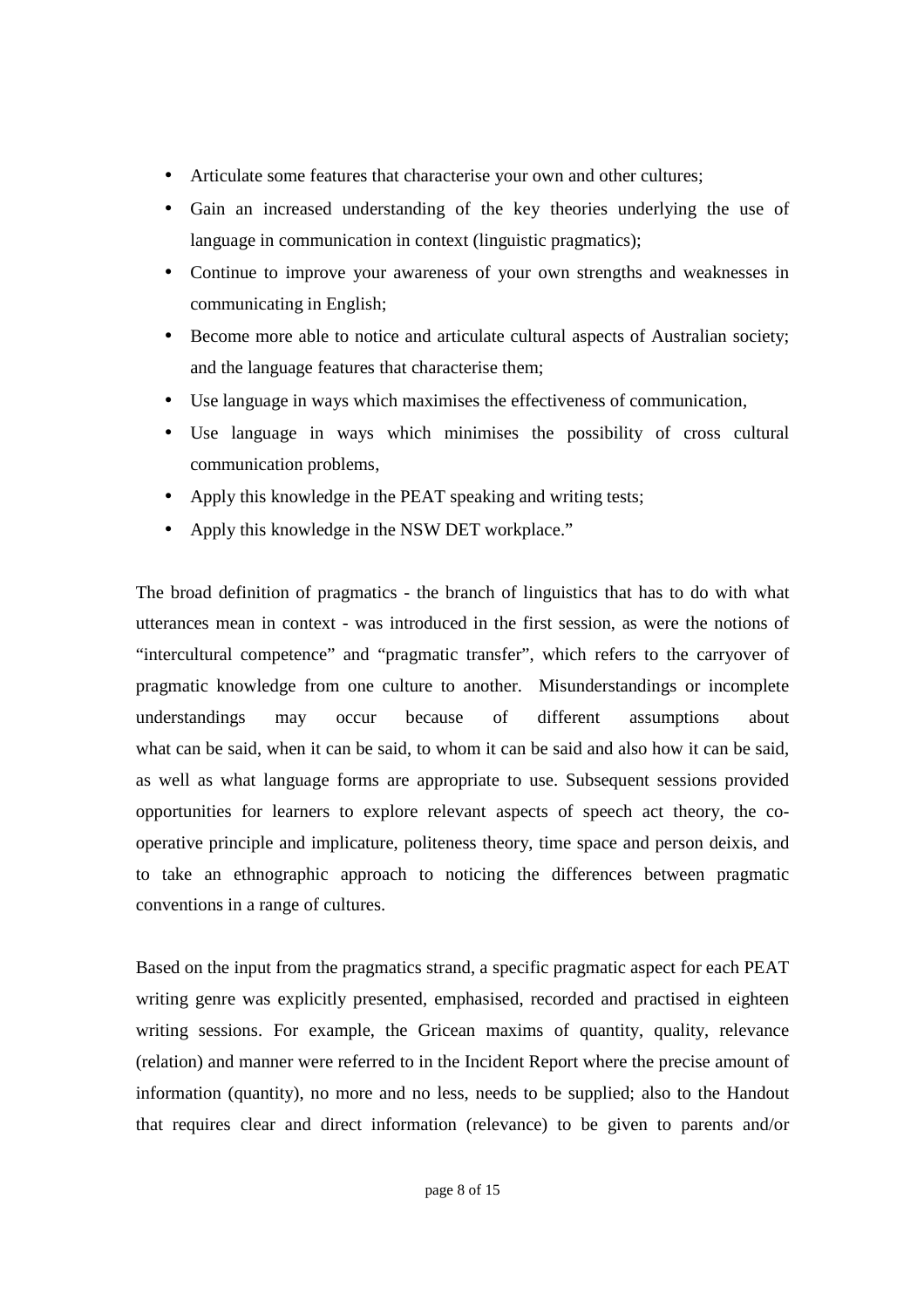students and lastly, to the Comment, which needs to identify truthfully (quality) the negative and positive features of a student's writing. In addition, the maxim of manner (that, unless there is a specific reason for not doing so, information needs to be structured clearly) was addressed when presenting and teaching each of the three genres as the logical ordering for the stages of written genres in English is essential.

Overall, students indicated (in their monthly evaluations at the end of each speaking and writing session and before attempting a practice/revision test) that they were more than satisfied with the content of each session (on a 5 point scale usually "Very Good" to "Excellent" was ticked). They commented further in these evaluations on having learnt many new things, such as "to be appropriate as a teacher", "to differentiate tone from informal to formal", to "learn about writing correctly to the grammatical point of view", "the choice of words", "the special features of each type of writings [sic] and knowing how to write a comment for each type" and that the things they "are learning in one session scaffold and help [them] for another". However, all these aspects of speaking and writing require extensive practice and unfortunately, most students undertaking this PEAT preparation course admitted that they were unable to devote as much time to practice and homework as required or as they would have liked.

#### **4. Findings: The post-course questionnaire and the case study of "J"**

Five students with high levels of attendance at the course completed both the voluntary pre and post-course questionnaires measuring expectations, attitudes and beliefs about the PEAT. It was hoped that the experience of undertaking the course would have led to improved attitudes and more positive expectations, but at least for the small group in the sample this was not the case. Immediately after the course, all of the 5 students showed an overall deterioration in attitude and an increase in negative beliefs. This change was not always very large, and the sample of students investigated was too low for generalisations to be made, but it was alarmingly consistent. This was a surprising result, especially as it had been expected that addition of the pragmatics component to the course would lead to an enhanced understanding of the reasons for their difficulty up to that point and provide a direction to work towards. As discussed above, course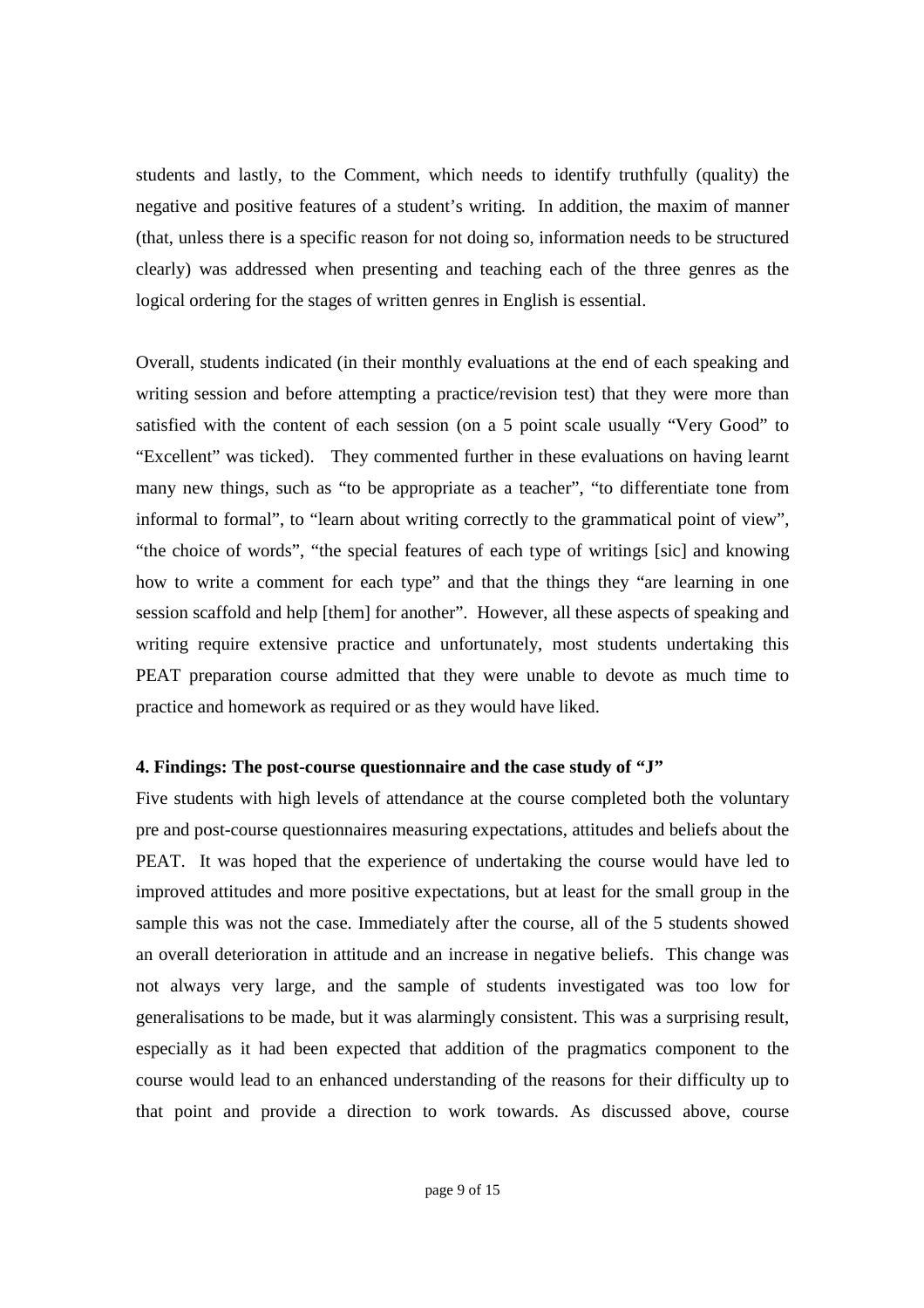evaluations for the pragmatics strand had been consistently very positive and candidates' overall evaluation of the whole preparation course also indicated that they had found it highly beneficial. Fortnightly evaluation surveys returned results, which were consistently at points 4 & 5 ('Very Good' or 'Excellent') from a five point scale. However, as later events indicated, one factor that needs to be taken into account in evaluation of these results is the timeframe.

In this section, one case will be examined in detail, that of J, who had qualified as a teacher in India. First we will consider her immediate post-course results and then discuss what happened in the following three months.

The data on *expectations* clearly reveal that J initially felt she would pass the PEAT sometime in the near future, but at the end of the program she no longer felt sure she would ever pass the test. Overall, her expectations were lower at the end of the program.

J entered the program with a very high level of negative *feelings*, which decreased only very slightly during the course. However the strength of her agreement with the statement "I feel like giving up" increased in intensity. J perceived that her feelings about the PEAT were becoming more negative.

J's *opinion about her own ability* in English was moderate at the beginning of the program but decreased significantly, as she became more aware of her communication problems, particularly in grammatical accuracy. Although J had come from a country in which the use of English is widespread, she did not feel that she should be exempt from the PEAT on the basis of this. This opinion did not change.

There were some apparent inconsistencies in several of J's responses regarding the test. By the end of the course, her overall opinion regarding the *need for existence of the test* changed from approval to disapproval. It appeared that she believed some teachers should be exempt, but perhaps this was on the basis of other factors, rather than the country of origin.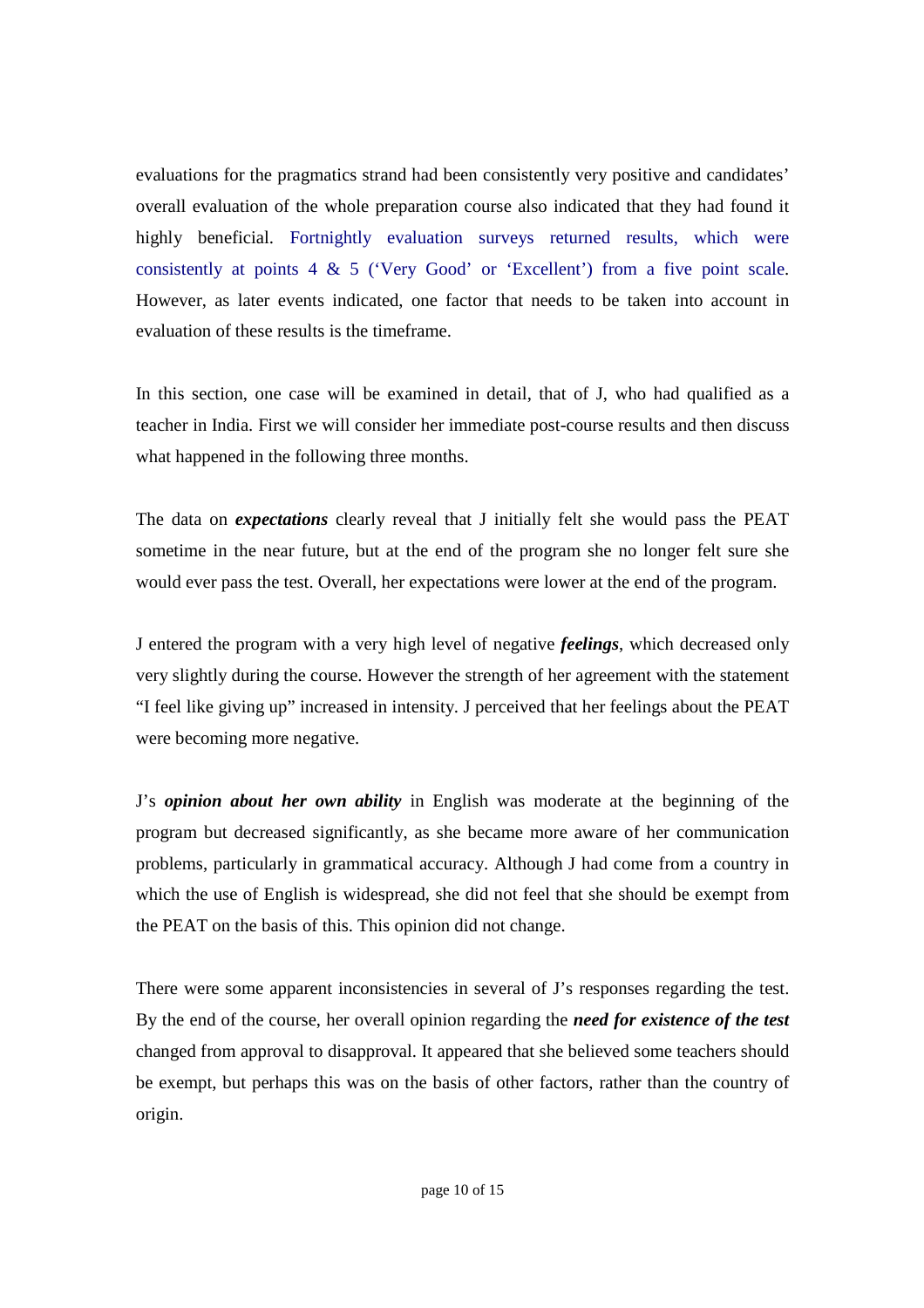J's beliefs about the *effectiveness and integrity of the test* were moderately positive at the beginning of the program and remained so. By the end she still felt it was possible that people could pass the test without having appropriate levels of language ability but considered it less likely than she had at the outset.

However, some of the other key questions concerning the underlying agenda were particularly revealing. Overall, she went from believing the PEAT to be a fair test at the outset, to expressing uncertainty by the end. She still considered it to be a way of excluding migrant professionals from the workplace. By the end of the course J's responses indicated that her *general beliefs about the opportunities available to migrants* had become more negative. J experienced a decline in her beliefs about OTTS being welcome in Australian schools, which was in line with her changes in feelings about the treatment of migrants in general. The strongest change was in the perception of parental attitudes, which went from moderately positive to moderately negative.

Regarding *integration with the broader community*, this score did not change and indicates perception of moderate success in integration; further, there was no overall change in her *desire to improve her speaking ability* although there was some change in emphasis. She went from moderate disagreement with the statement "I wish I could change the way I speak English" to moderate agreement. She was also more likely to see the way she spoke as a marker of her identity, but because of the phrasing of the questionnaire item we were not able to determine whether or not she viewed this fact in positive or negative terms.

At the beginning of the program J was neutral as regards her feelings about her *decision to migrate,* but by the end her attitude had worsened considerably. J's response also indicated a strong feeling that she had not had adequate *prior knowledge* of the PEAT before migration. These answers did not change during the course.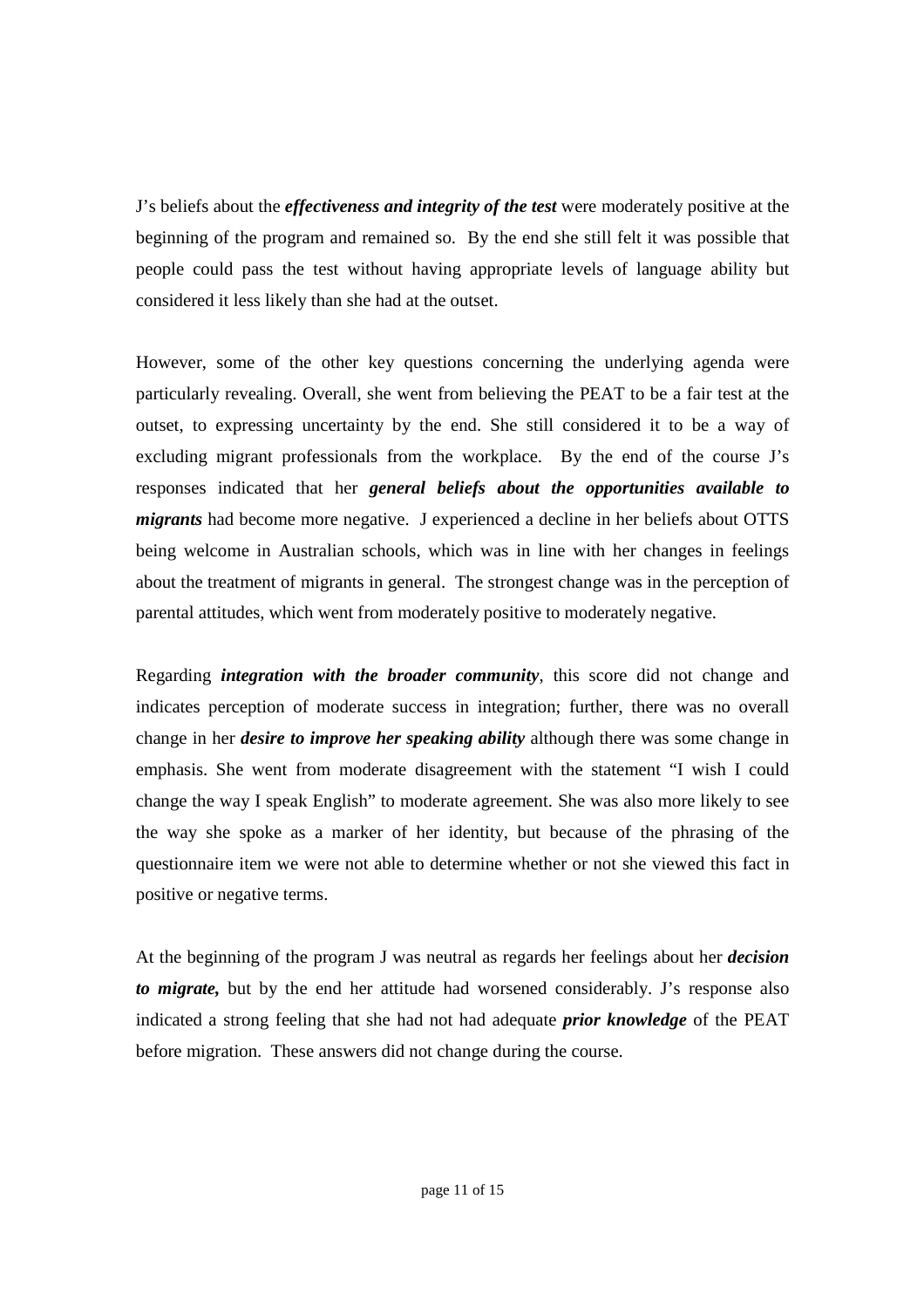An unambiguously negative attitude to *the language skills of Australian teachers* intensified slightly during the course. Nevertheless, during the program, J retained her initial overall moderate belief that it was justifiable for DET to require a high standard of language competency. While conceding that it was unfair for students, she still considered that teachers whose language was not accurate should be employed by DET.

At this stage of administrating the post-course questionnaire, the anticipated improvements in J's attitudes and expectations had failed to eventuate. She appeared to be better informed about the PEAT although this did not translate into a more positive attitude to her ability to pass. However, the case study of J is worthy of further investigation in that she did finally achieve an A in all four skills and because her reported feelings underwent an apparent reversal six months after the course finished at the end of July 2008. As outlined above, J, who was one of the five OTTs who completed both questionnaires as well as the first semester of PEAT Preparation at Randwick TAFE, had actually displayed a significant increase in the negative feelings she held towards the PEAT. Furthermore, J told one of the authors privately when she rejoined PEAT Preparation at Randwick TAFE for a second semester in 2008, that the result she had received for her PEAT Writing result (after the first semester of study preparation she had done at Randwick TAFE) had gone down from a B+ to a B. This deterioration in test performance had thrown her into a state of "depression" and she described herself as being a "failure". However, during the same conversation, she mentioned that she would be a much more empathic teacher in future as she could now understand how her previous low achieving students had felt while they had been struggling with concepts and problems in her teaching subject. She insisted that she was very happy with the PEAT Preparation course she had re-enrolled in and promised that, she would not only attend regularly, but also complete regular written homework tasks for which she hoped to receive feedback. J kept her promise.

Towards the end of J's second semester of PEAT Preparation, she again only scored a B in her in-class Trial Writing test at Randwick. During the class in which she received this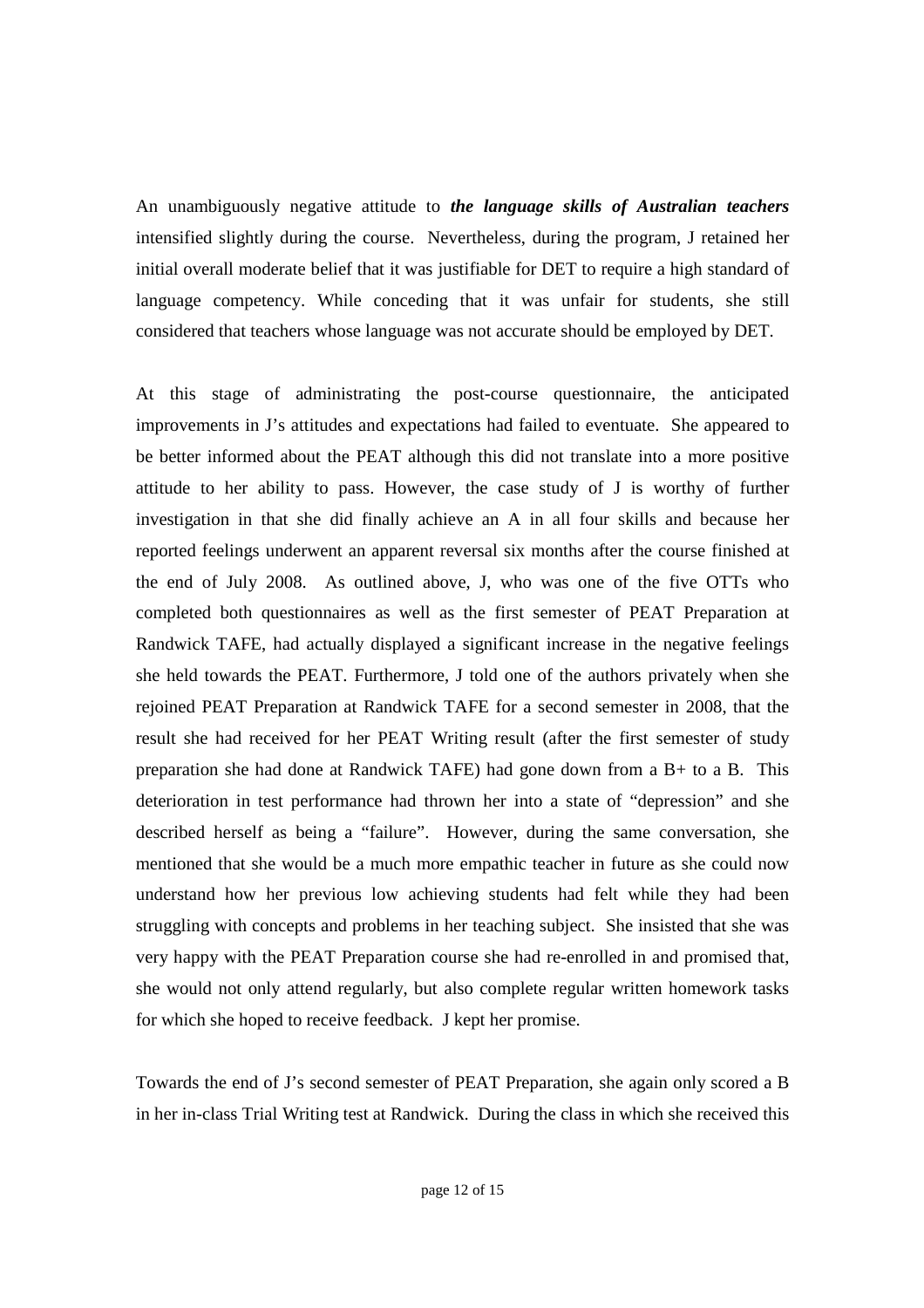result from the test she had sat the week before, she was nevertheless also the one who best demonstrated in the in-class comment activity she wrote that day how she had incorporated an understanding of the pragmatic considerations of this task; that is, the comment needs to identify truthfully (maxim of quality) and in a politely structured facesaving manner both the positive and negative features of a student's writing for which feedback is being provided. J was then asked to write her practice comment on the whiteboard, with its lexico-grammar errors already corrected. With J's text as a model, it was then explained to the class that such a text, with appropriate pragmatic understandings and accurate use of lexico-grammatical features, would be worthy of being awarded an A+ (nativelike proficiency). This observation was promptly picked up and queried with interest by another candidate, N (who had joined the PEAT Preparation class only in Semester 2 but was one of the students who regularly did written homework for which she received feedback before rewriting). Some class-time was then spent in discussing how students' aims might be set higher so that they not only worked towards achieving a pass at A level, but aimed at excelling and achieving an A+ result. After this class discussion, both J and N appeared elated. Both J and N sat their PEAT writing tests the following week and both passed at the required A level.

The initially disappointing results for the 5 students surveyed at the end of the course, plus the positive outcome for J suggests several possible interpretations:

- 1. It is possible that the addition of an explicit pragmatics component had no beneficial effect on attitudes and expectations, although this would not constitute evidence that they failed to have a beneficial effect on learning. As the only real indicator of learning is workplace success, it is difficult to measure it definitively. However the consistent positive evaluations suggested that the students perceived the sessions to be beneficial.
- 2. It is possible that raising students' awareness of the "gap" between their pragmatic competence and the required level had a temporary negative effect on their expectations, by making them realise how much they needed to strive to achieve success.
- 3. It is also possible that the pragmatics component had a positive effect but there were other factors (increasing experience of failure, awareness of other aspects of language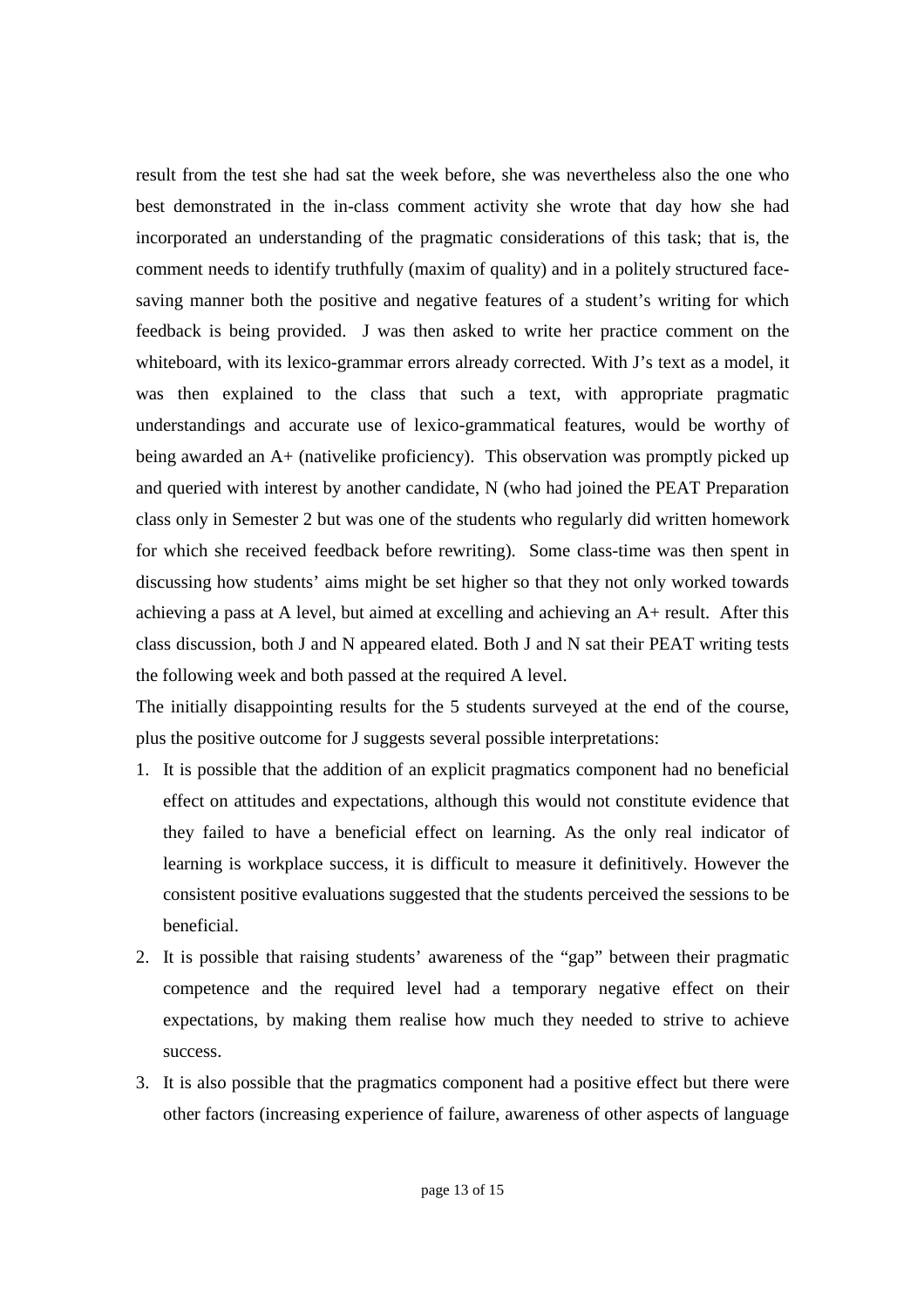proficiency that needed significant effort to improve, contagious negative attitudes of other course participants) which outweighed any positive effect.

## **5. Conclusions**

The case study of J and her development in the six months after the conclusion of the study also provided the following insights:

- regular written practice that receives feedback and is then rewritten is valuable for accuracy concerning lexico-grammatical features;
- feedback for one student can be a model whose benefits can be shared:
- raising the goal posts could positively motivate students;
- positive experiences of having one's responses valued can be inspirational

One semester may not be a sufficient length of time to grasp the cultural underpinnings of key English and education-related words, understanding of the pragmatic significance of expressions in context and level of lexico-grammatical accuracy required by the PEAT. However we believe that the journey of discovery is nevertheless a valuable undertaking. As expressed by the words found in the guidelines of a successful small business, aiming for "the pursuit of excellence in the joy of understanding" can be applied to advanced language learners and may be an important aspect to consider in the future vocational training and preparation of OTTs.

In conclusion, the contradiction that we found between the enthusiastic participation in the pragmatics strand, with its highly positive formative and summative course evaluations, and the lack of evident change in affective variables, gave us pause for thought. The post-course sample of 5 was of course too small for any meaningful generalisations to be made about whether the teaching of pragmatics had any impact on how students felt about the social role of the test, or whether an increased sensitivity to the "secret rules" of language was likely to be liberating or merely daunting. One important point that was revealed by the study of J was that timeframe is something that must be taken into account in the measurement of affective outcomes.